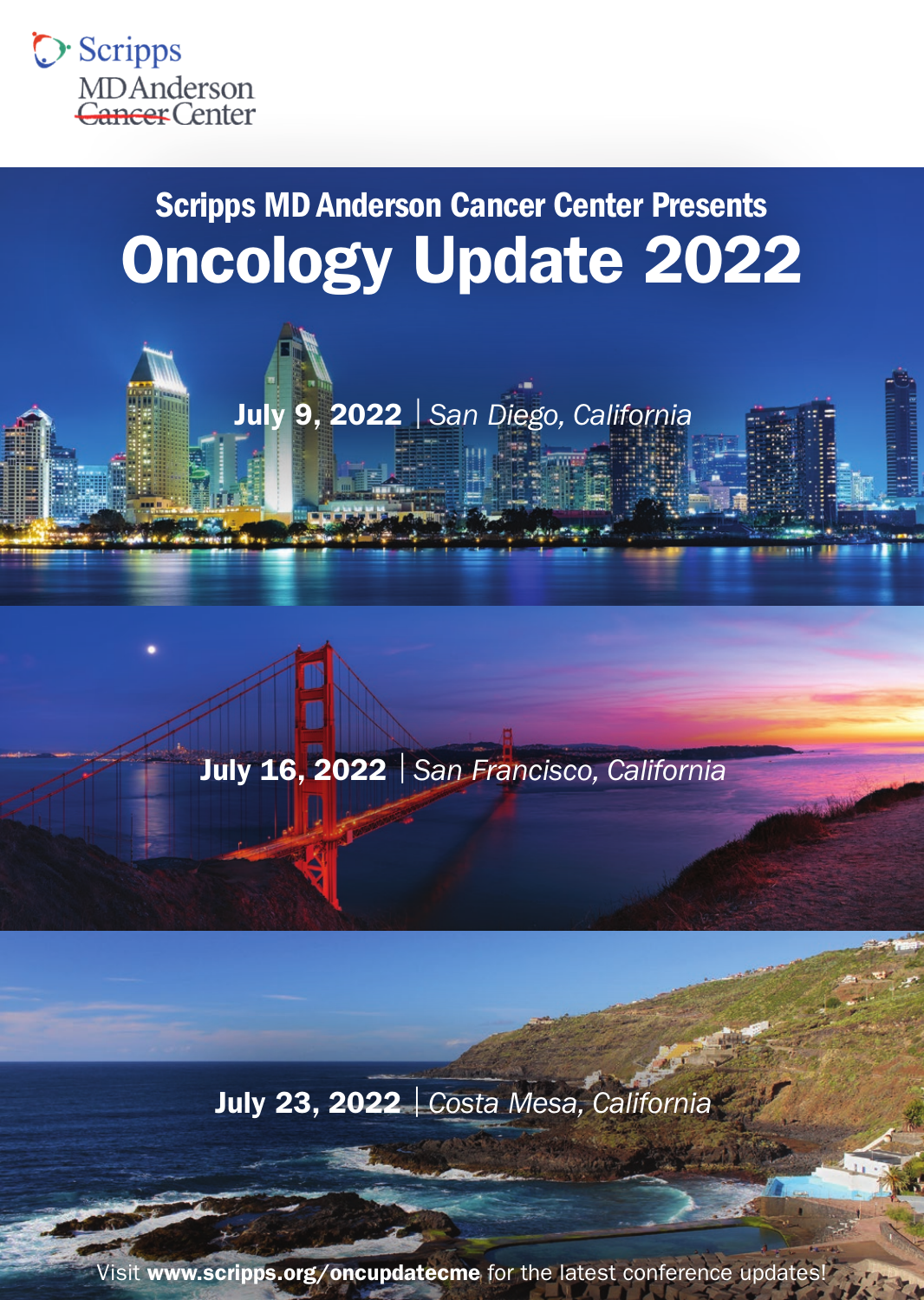# Course Introduction

## Course Overview

Scripps MD Anderson Cancer Center's 2022 Oncology Update is a one-day conference designed to offer clinicians and advanced practice providers a comprehensive overview of the most recent advances in the treatment of various oncologic malignancies. During this comprehensive educational course, clinical experts in the fields of hematology and oncology will provide an overview of key findings from practice changing studies and the latest clinical data. Esteemed faculty will review exciting and important abstracts and discuss their relevance to the clinical oncology practice.

# Educational Objectives

#### After attending this live activity, participants should be able to:

- Discuss innovative and practice changing data.
- Assess advances in clinical oncology research.
- Evaluate the role of new diagnostic techniques and therapeutic approaches in treating a number of oncologic malignancies.
- Incorporate new, evidence-based treatment strategies into clinical practice.

# Target Audience

- Medical Oncologists
- Hematologists/Oncologists
- Gynecological Oncologists
- Radiation Oncologists
- Internists

# Course Director

#### Alan Saven, MD

Senior Consultant, Division of Hematology & Oncology Scripps Clinic/Scripps Green Hospital Scripps MD Anderson Cancer Center La Jolla, California



## Conference Locations

July 9, 2022 *San Diego Marriott La Jolla* 4240 La Jolla Village Dr La Jolla, CA 92037

#### July 16, 2022

*San Francisco Marriott Marquis* 780 Mission St San Francisco, CA 94103

July 23, 2022 *The Westin South Coast Plaza* 686 Anton Blvd Costa Mesa, CA 92626

# Accreditation and Disclosure

#### **Physicians**

Scripps Health is accredited by the Accreditation Council for Continuing Medical Education (ACCME) to provide continuing medical education for physicians.

Scripps Health designates this live activity for a maximum of 5 *AMA PRA Category 1 Credit(s)™*. Physicians should only claim credit commensurate with the extent of their participation in the activity.

#### ABIM MOC Points

Successful completion of this CME activity, which includes participation in the evaluation component, enables the partici-



pant to earn up to 5 Medical Knowledge MOC points in the American Board of Internal Medicine's (ABIM) Maintenance of Certification (MOC) program. It is the CME activity provider's responsibility to submit participant completion information to ACCME for the purpose of granting ABIM MOC credit.

#### Nurses and Nurse Practitioners

For the purpose of recertification, the American Nurses Credentialing Center accepts *AMA PRA Category 1 Credit(s)™*  issued by organizations accredited by the ACCME.

For the purpose of re-licensure, the California Board of Registered Nursing accepts *AMA PRA Category 1 Credit(s)™* for attendance at structured learning activities offered by organizations accredited by the ACCME.

The American Academy of Nurse Practitioners Certified Program (AANPCP) and the American Association of Nurse Practitioners (AANP) accept *AMA PRA Category 1 Credit(s)™* from organizations accredited by the ACCME.

#### Physician Assistants

PAs may claim a maximum of 5 Category 1 credits for completing this activity. NCCPA accepts *AMA PRA Category 1 Credit(s)™* from organizations accredited by the ACCME.

#### Commercial Support

This course is supported, in part, by educational grants from industry. In accordance with the ACCME Standards for Integrity and Independence in Accredited Continuing Education, a complete list of commercial support received will be provided to all learners who participate in the continuing education activity. For more information: [www.accme.org/standards](http://www.accme.org/standards).

## Faculty Disclosure

In accordance with the ACCME Standards for Integrity and Independence in Accredited Continuing Education, course directors, planners, moderators, faculty, and all others in control of the educational content of the continuing education activity must disclose all financial relationships with ineligible companies that they may have had within the past 24 months. If an individual refuses to disclose financial relationships, they will be disqualified from being a part of the planning and implementation of the activity. Owners and/or employees of an ineligible company with business lines or products relating to the content of the activity will not be permitted to participate in the planning or execution of any accredited program. All relevant financial relationships with ineligible companies listed for individuals in control of content have been mitigated.

*A complete listing of faculty disclosures associated with this program can be found on the conference website: [www.scripps.org/oncupdatecme](http://www.scripps.org/oncupdatecme).*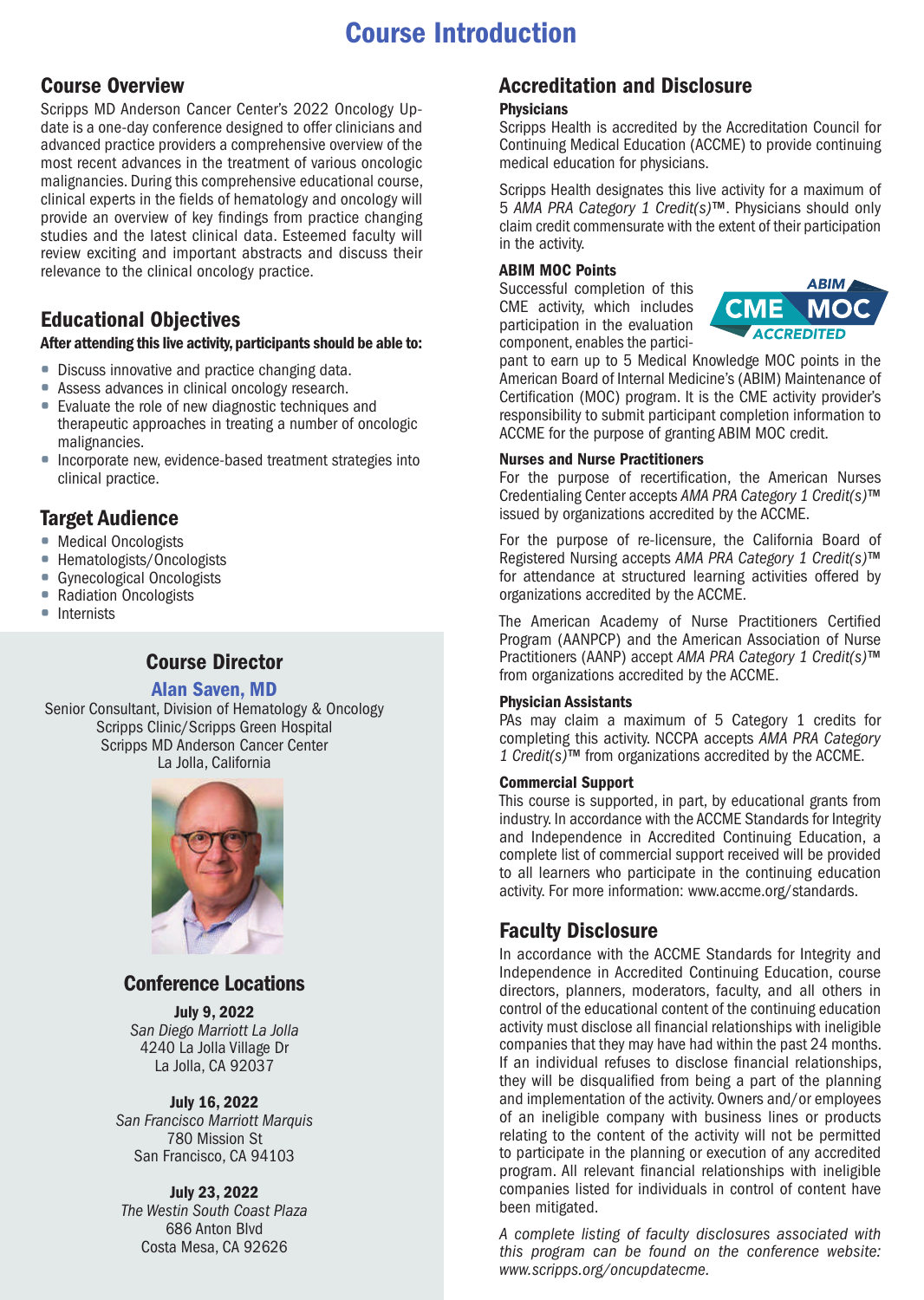# Conference Agenda

- 7 a.m. Registration, Breakfast & View Exhibits
- 8 a.m. Welcome & Educational Overview
- 8:10 a.m. Gastrointestinal Malignancies Update
	- 9 a.m. Update in Hematologic Malignancies: Leukemia, Lymphoma and Myeloma
- 9:50 a.m. Break & View Exhibits
- 10:20 a.m. Genitourinary Cancer Update
- 11:10 a.m. Diagnostic & Therapeutic Advances in Lung Cancer
	- Noon Lunch
	- 1 p.m. Updates in Melanoma
- 1:50 p.m. Women's Cancer Update
- 2:40 p.m. Adjourn

*Please note: All times listed are Pacific Daylight Time (PDT)*

#### Conference Course Materials

All course materials will be available in the Scripps Health CME conference app. Presentations will be added to the app as they are received. Presentations may be downloaded and saved for your personal use. Recordings of all presentations will also be available in the app approximately one month after the conference. No printed syllabus will be available.

# Conference Fees & Registration

Space is limited so register early!

### Register Online <www.scripps.org/oncupdatecme>

#### Scripps Health Meeting Guidelines

- 1. Proof of vaccination will be required for all staff, participants, and vendors who wish to attend the conference in-person.
- 2. Staff, participants, and vendors will be required to wear masks and remain physically distanced during the conference.

Included: Course tuition, breakfast, break, lunch, internet access, and electronic course materials

Not Included: Travel costs, lodging, and dinner

|                           | <b>Pre-Registration</b><br>ends Wednesday prior<br>to program date | <b>Onsite Registration</b> |
|---------------------------|--------------------------------------------------------------------|----------------------------|
| Physicians (MD, DO, MBBS) | \$150                                                              | \$175                      |
| <b>Non-Physicians</b>     | \$100                                                              | \$125                      |

#### Attendance Policies

#### Attendee Cancellation, Substitution, Refund

The course tuition is refundable, minus a \$25 processing fee if your cancellation is received in writing no later than the Friday before the meeting date. Attendee substitutions are allowed, but notification must be made in writing by the Friday before the meeting date. After this date, under no circumstances will refunds, credits, or substitutions be granted. No refunds or credits will be given to "no shows."